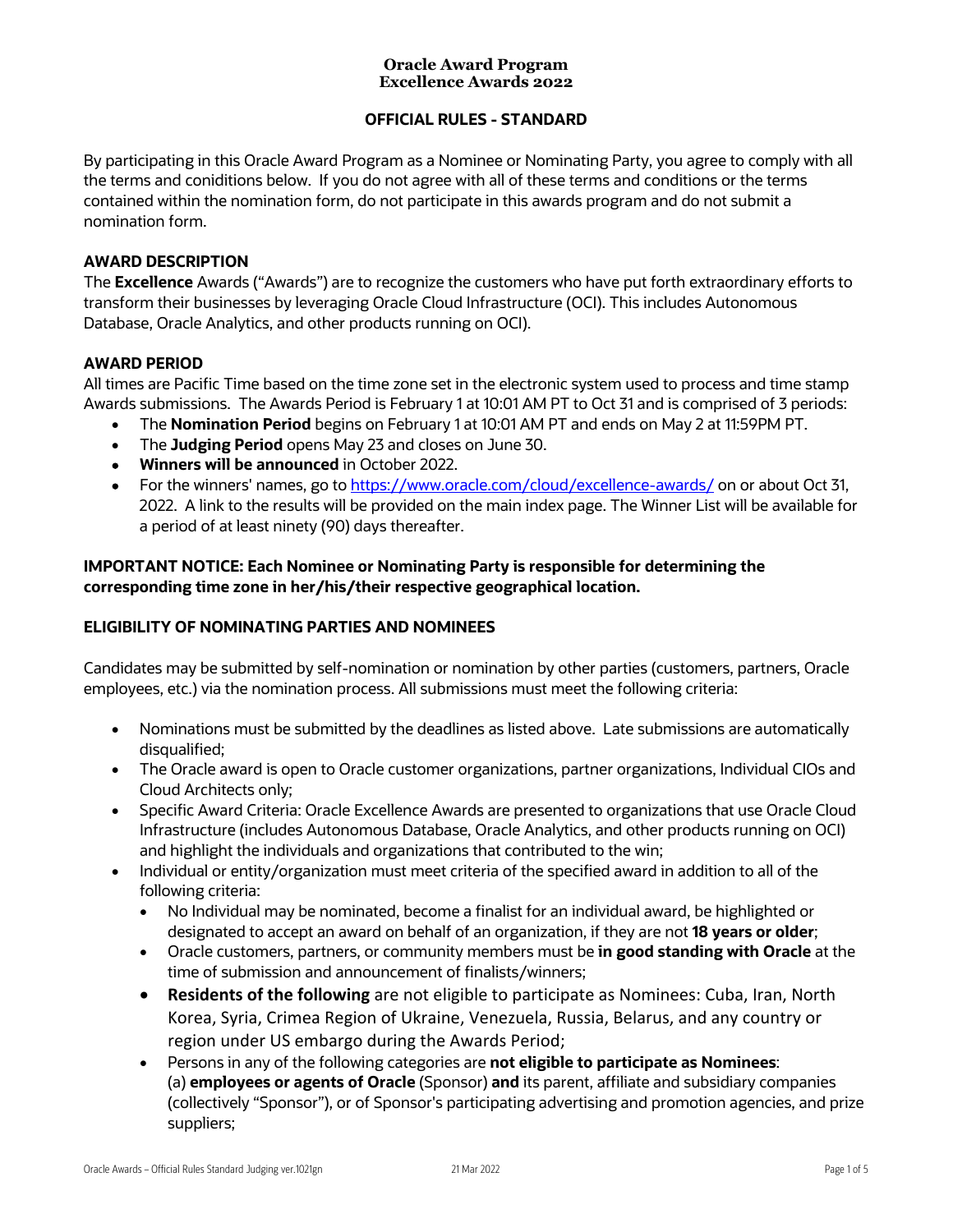(b) **immediate family members** (defined as parents, children, siblings and spouse, regardless of where they reside) and/or those living in the same household as any person in (a) above; (c) nominees are not eligible to be an expert panelist or judge for the selection of finalists/winners

(d) **competitor** to Oracle in the product or area of the related title;

 (e) employees of any company that has a **policy against and/or legally prohibits participation** in the Awards or the awarding of a prize/award/benefit to an employee; and

 (f) **employees, officers, or officials of any public sector entity,** located in the Latin America region including, but not limited to, any person acting in an official capacity for or on behalf of any national, state, provincial or local government, or any department or agency thereof.

#### **NOMINATION PROCESS**

 To nominate a candidate (a "Nominee"), including yourself, go to<https://www.oracle.com/cloud/excellence>- awards/ ("Website") and (1) fill out a nomination form for an Award. Enter Nominee's name and nomination details, complete the form, and agree to the terms and conditions. As part of the Nomination, you may elect to provide a short article that provides a detailed description or case study of the Nominee's accomplishments.

 Alternative methods of nomination are not accepted. Incomplete nominations will not be considered. Nominations submitted after deadline will not be considered.

 Each submission, including any article, case study or other supplemental material, will be considered one Nomination. Nominations, including case studies or articles, **must be in English**. You may submit multiple Nominations in multiple categories for separate individuals or stories/projects. Subject to all of the other terms may not contain: in these Official Rules, you may receive assistance from others in developing your Nominations. Nominations

- • Proprietary, confidential, or sensitive information (dollar value of deal, business issues they are trying to solve, proprietary or sensitive details of customer's configuration or if publically shared may cause negative business impact, etc.) when answering the questions related to the project, solution, or effort of the nominee.
- Trade secrets or other information that is inappropriate to share with the general public.
- • Copyrighted materials (whether registered or unregistered) that are owned by third-parties, without permission from the copyright owner(s).
- • Trademarks owned by parties other than Sponsor or the Nominee or Nominating Party submitting the Nomination (whether registered or unregistered), without permission of the trademark owner(s)).
- products, any person, company or product. • Information that defames, misrepresents or contains disparaging remarks about Sponsor, Sponsor's
- Messages or images inconsistent with the Sponsor's brand and company.

#### **SELECTION OF WINNERS**

 After Nomination period closes, the submissions will be reviewed for eligibility and completion aligning with instructions on the Nomination form.

A panel of judges for each category selected by Sponsor will review all qualifying Nominations.

 Criteria used by the panel judges to determine the finalists is based on the defined eligibility criteria for the award, and is not limited to usage of Oracle products. Other important factors include alignment of the customer story to the award categories and their descriptions as outlined below.

The Awards recognize contributions in 10 categories:

#### **Business Transformation Award**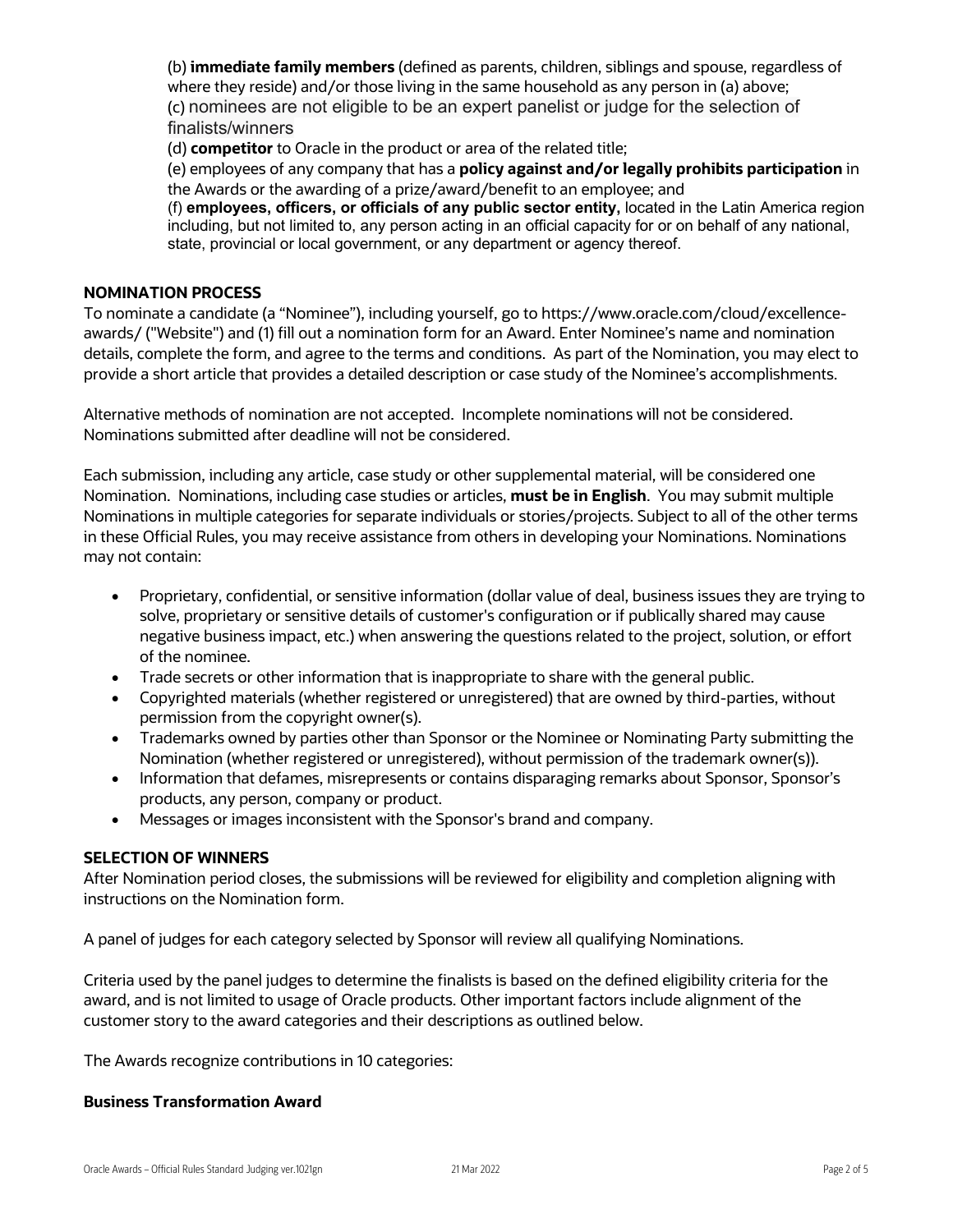This award recognizes organizations who have created value by leveraging Oracle Cloud Infrastructure in unique ways to achieve business benefits, such as increased organizational performance, accelerated time to value, reduced IT operation costs, and enhanced end-user productivity.

## **Cloud Architect of the Year Award**

 Oracle recognizes architects who have demonstrated their deep knowledge of Oracle's cloud offering and have delivered clear, executable strategies that resulted in successful cloud deployments.

## **CIO of the Year Award**

 Oracle recognizes industry leaders whose IT vision and execution create sustained business value for their organizations and customers. By leveraging Oracle Cloud Infrastructure in innovative ways, these CIOs have increased organizational performance, accelerated time to value, reduced the cost of IT operations, and enhanced end-user productivity.

## **Data Analytics Leader of the Year Award**

 Oracle recognizes line-of-business or IT leaders who leverage the capabilities of Oracle's data warehouse, collaboration around a single source of truth. lakehouse, and analytics solutions to accelerate responsiveness to market opportunities, and enable

## **Autonomous Database Leader Award**

 Oracle recognizes leaders who have successfully implemented Autonomous Database running on Oracle Cloud Infrastructure. This includes Oracle Autonomous Transaction Processing (ATP), Oracle Autonomous Data Warehouse (ADW) and analytics, and mixed workloads. Implementing both ATP and ADW is a remarkable achievement, reflecting a commitment to modernization and the reduction of human error.

## **Cloud Security Champion Award**

 In a world of ever-increasing security risks, Oracle recognizes the companies that best use Oracle Cloud Infrastructure to protect and secure both their customers' data and their own.

## **Application Modernization Award**

 Oracle honors organizations who successfully deployed a variety of both Oracle and non-Oracle applications. These deployments minimized the need for re-architecture or reintegration and delivered higher performance at lower cost than alternatives.

## **Eureka Award**

 This award recognizes an outstanding member of the Oracle for Research program who leveraged the capabilities of Oracle Cloud to drive impactful change on a global scale. This program aims to encourage and enable the work of researchers by putting the power of Oracle Cloud in their hands.

## **Game Changer Tech Service Delivery Partner of the Year**

 This award is given to Oracle Partner Network tech service delivery partners who demonstrate repeated success drive to achieve desired customer business outcomes. in implementing innovative solutions and workloads onto Oracle Cloud Infrastructure. We salute their relentless

## **Visionary ISV Partner of the Year Award**

 This award goes to Oracle Cloud Infrastructure (OCI) ISV partners whose solutions on OCI (including SaaS and Oracle Cloud application integration solutions hosted on OCI) have made a significant impact on end customer business. These partners have established a new benchmark for quality of delivery and customer experience through innovations such as speed of transformation, reduced cost, and seamless enablement.

 Potential finalists/winners will be confidentially informed according to the Award Period noted above. Winners will be announced according to the Award Period schedule noted above.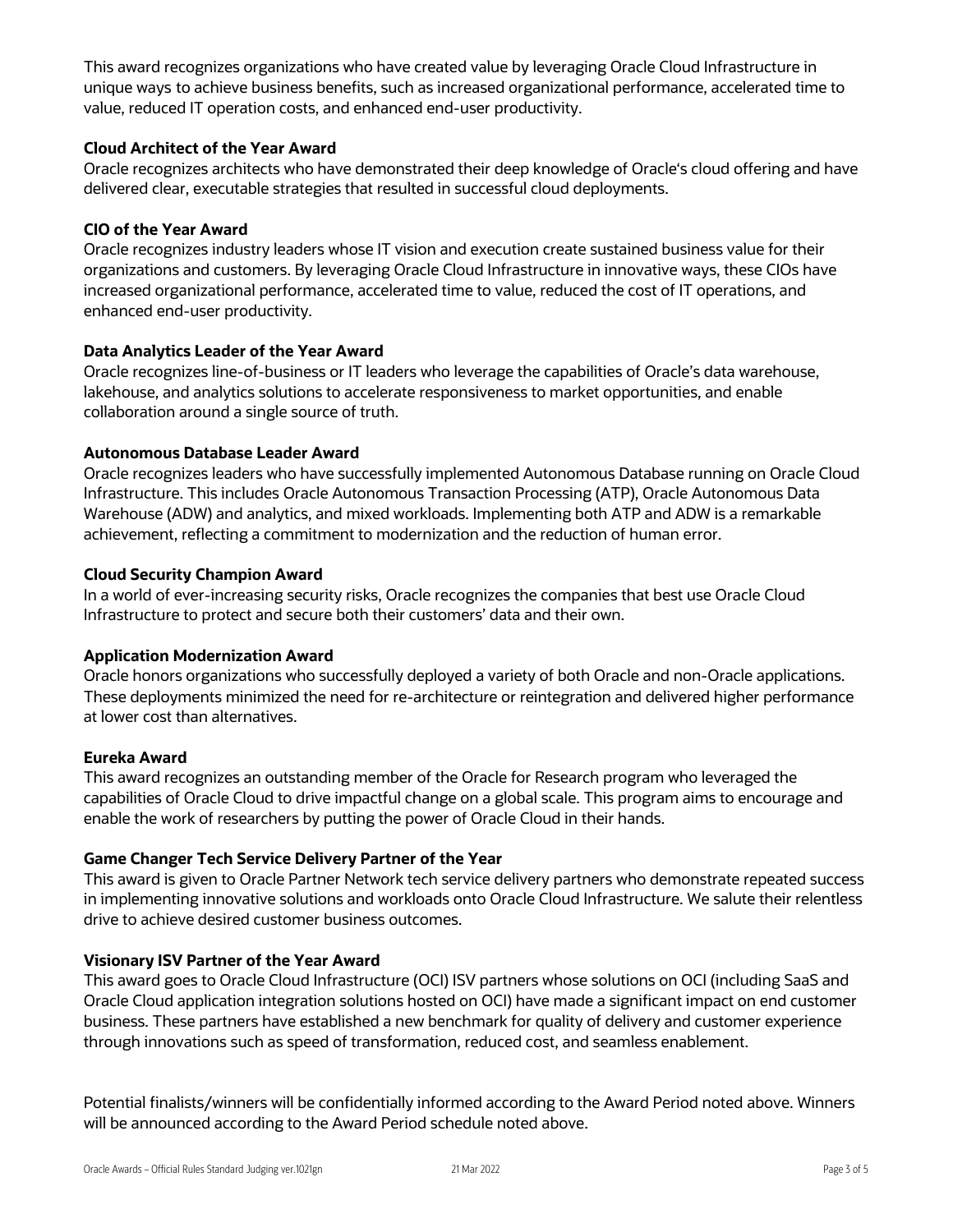When Sponsor notifies potential finalists/winner(s), each potential finalist/winner will be required to sign a legal affidavit of eligibility to receive the Award and release forms granting permission for Sponsor to announce the finalist/winner and reference finalist/winner as a customer of Sponsor in Sponsor's marketing materials. A Nominee will not be announced as an award finalist/winner without successful completion of the affidavit and release forms. If Sponsor is unable to reach a potential finalist/winner, or if the affidavit and release forms are not properly completed and returned to Sponsor, or if an award notification is returned as non-deliverable, or if a potential finalist/winner is found not to have complied with these Official Rules in any way, the award will be forfeited and an alternate winner will be selected. Potential finalist/winner(s) will be given a deadline to respond and return the completed affidavit and release forms.

 All decisions by Oracle are final. Oracle reserves the right to modify or terminate the Oracle Award promotion at any time and at its sole discretion.

## **AWARD WINNER BENEFITS**

 Each of the Category winners are based on the criteria noted in the Selection of Winners section above. **Prizes are non-monetary benefits, as recognition is the basis of the award.** Winner benefits are the following:

- 1. Award Trophy
- 2. Published announcements of winner on [Oracle.com,](https://Oracle.com) Oracle's social hubs and related Oracle Communities, and at any Oracle event if the Awards are announced virtually or in person.
- 3. Potential success story on [Oracle.com](https://Oracle.com) as well as other marketing activities (articles; press releases; blogs; video's; webcasts, etc.).

 Winners are responsible for any other expenses relating to the acceptance and use of prizes. Oracle has the option, at its sole discretion, of substituting a benefit if for any reason, including scheduling, a benefit becomes unavailable. Benefits cannot be transferred, substituted, or redeemed for cash value.

 Awards and benefits will be provided if a sufficient number of eligible Nominations are received, but in no event will the Sponsor award more benefits than are provided for in these Official Rules.

## **RELEASE/DISCLAIMER OF LIABILITY**

 TO THE MAXIMUM EXTENT PERMITTED BY LAW, BY PARTICIPATING, NOMINEES, NOMINATING PARTIES, FINALISTS, POTENTIAL WINNERS AND WINNERS ("RELEASING PARTIES") WAIVE ANY RIGHT TO CLAIM AMBIGUITY IN THE RULES, AND RELEASE, INDEMNIFY AND HOLD HARMLESS, AND AGREE TO KEEP THEIR RESPECTIVE AGENTS, REPRESENTATIVES, OFFICERS, DIRECTORS, SHAREHOLDERS AND EMPLOYEES (COLLECTIVELY, "RELEASED PARTIES") AT ALL TIMES FROM AND AGAINST ANY INJURIES, LOSSES, DAMAGES, CLAIMS, ACTIONS, DEMANDS, COSTS OR EXPENSES OR ANY LIABILITY OF ANY KIND (A) RESULTING FROM OR ARISING FROM PARTICIPATION IN THE AWARDS OR ACCEPTANCE, POSSESSION, USE, MISUSE OR NONUSE OF PRIZE(S)/BENEFITS THAT MAY BE AWARDED; OR (B) FOR OR IN RESPECT OF WHICH RELEASED PARTIES WILL OR MAY BECOME LIABLE BY REASON OF OR RELATED OR INCIDENTAL TO ANY ACT, DEFAULT, OMISSION, BREACH OR NON-OBSERVANCE, WHETHER NEGLIGENT OR OTHERWISE, BY A INDEMNIFIED AND HELD HARMLESS, SPONSOR AND ITS AFFILIATES AND SUBSIDIARIES, AND EACH OF RELEASING PARTY UNDER THESE OFFICIAL RULES.

## **DATA PRIVACY**

 For the purposes of running Oracle Awards, we collect, use, disclose, transfer, process, and store personal data of both the nominator and the nominee needed to conduct award nominations, judge submissions, contact nominees to review stories, award, publicize finalists/winners and related activities. Oracle does not ask for any sensitive personal data or confidential information. Oracle will process personal information of nominators and nominees in accordance with the Oracle General Privacy Policy ([https://www.oracle.com/legal/privacy/privacy-](https://www.oracle.com/legal/privacy/privacy) policy.html). Sponsor may use and share a Nominee or Nominating Party's personal data with third parties to the extent necessary to fulfill its obligation to administer and sponsor the Awards.